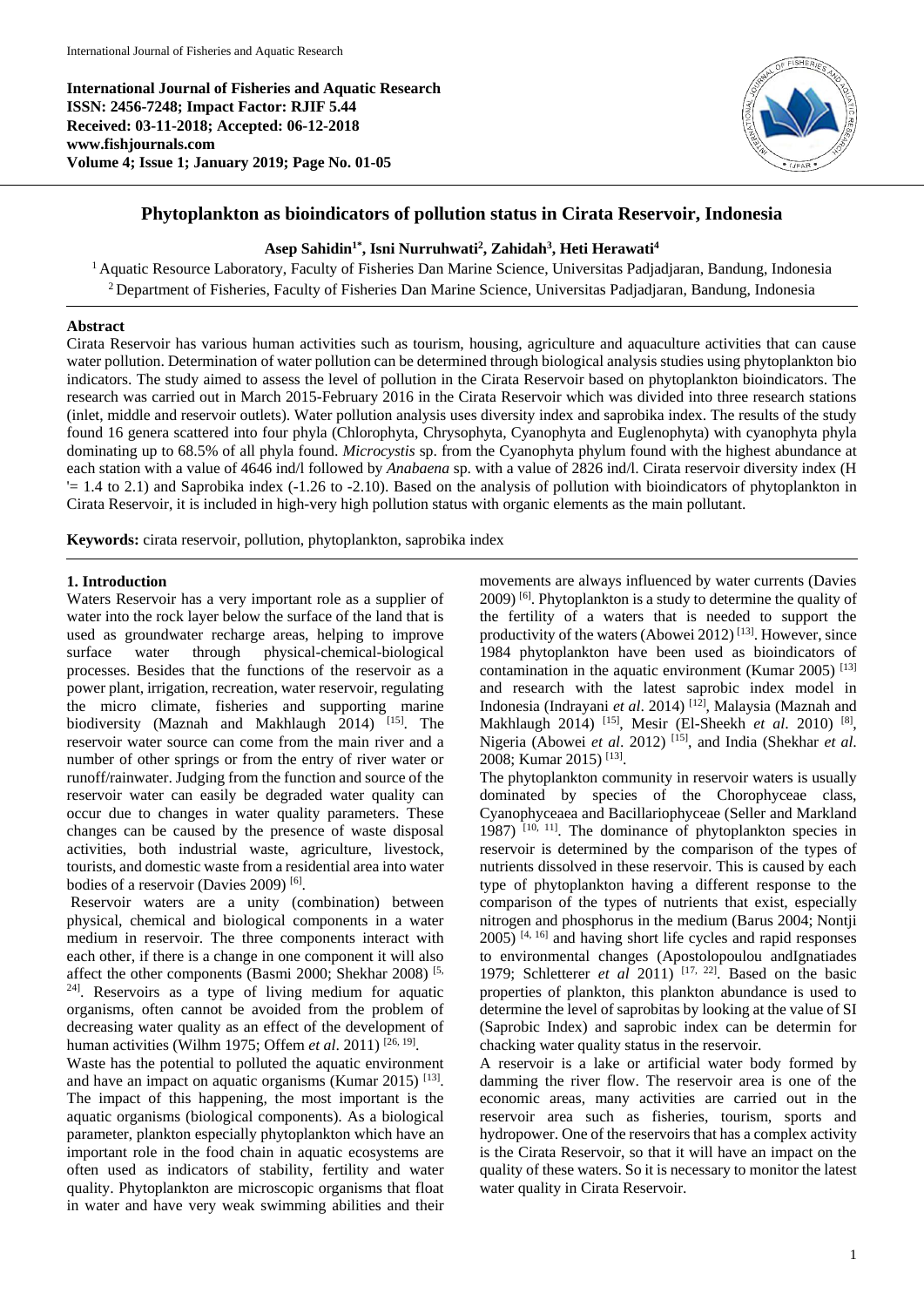#### **2. Material and Methods**

This research was conducted in the Cirata Reservoir area, West Java Province, for 11 months starting from April 2015 to March 2016. The location of the sampling stations was determined by three stations using the purposive sampling method. The research station taken as many as three stations, namely the reservoir inlet (ir) is in Cihea Cianjur Regency is the Cirata Reservoir inlet, center reservoir (cr) is in Maleber Cianjur Regency is the middle area of Cirata Reservoir, and Outlet reservoir (or) is in Cipicung Regency, West Bandung District is the outlet of the Cirata Reservoir (Fig. 1).



**Fig 1:** GIS location of sampling sites in Cirata Reservoir

The parameters observed included biological, physical and chemical parameters of the water quality. Biological parameters consist of plankton especially phytoplankton, physical parameters consisting of temperature and brightness, while the chemical parameters consist of pH, DO, CO2, nitrate and phosphate. phytoplankton sampling by filtering 10 liters of water using plankton net with 200 µm mesh size is equipped with a container bottle. The accommodated phytoplankton is preserved with 4% lugol. Phytoplankton calculation and identification were carried out in the Aquatic Resources Laboratory of the Faculty of Fisheries and Marine Sciences, Padjadjaran University using a microscope and Planktonology identification book (APHA 2005) [2] and The Marine and Fresh Water Plankton (Davis, 1955) [7]. While the chemical parameters are carried out at the PPSDAL Laboratory (Center for Natural Resources and Environmental Research) and physical parameter measurements are carried out direct in sampling site.

The data in this study were analyzed descriptively in the form of tables and images. Phytoplankton samples obtained were calculated as abundance, species diversity and dominance index:

Abundance of plankton in Cirata Reservoir is calculated using the following formula (APHA, 2005)  $[2]$ :

$$
N = \frac{1}{Vd} x \frac{Ja}{Jb} x \frac{Vt}{Vs} x l
$$

Where:

- $N =$  Abundance of plankton (ind/l)
- $Vd = V$ olume of filtered water (10 l)
- $Vt = Filtered water volume (30 ml)$
- $Ja = Area of container (1000 mm<sup>2</sup>)$
- Jb = The total area of view is analyzed  $(100 \text{ mm}^2)$
- $Vs = The volume of water analyzed (3 ml)$
- $F =$  Number of biota found (ind)

The diversity is analyzed by the following formula (Mason,  $2002$ ) [14]:

$$
H' = -\sum_i P_i \ln_i
$$

Where;

- $H =$  Species diversity
- $Pi = 1$ st type proportion in the community (ni/N)
- $ln =$  Number of species to i
- $N =$ The total number of all species

The Diversity Index value (H) ranges from:

- $0 \leq H' \leq 2$  = Small diversity
- $2 \leq H' \leq 3$  = Medium diversity

 $H' > 3 =$  Large diversity.

While the dominance index is analyzed by the following formula (Odum, 1994) [18]:

$$
C = (ni/N)^2
$$

Where;

 $C =$ Domination index

 $Ni =$  Number of individual species to i

 $N = Total number of individuals$ 

Saprobik Index (SI) can be calculated using the formula Dresscher and Mark (1974):

$$
SI = (C + 3D + B - 3A) / (A + B + C + D)
$$

Where;

- $SI =$ Saprobic index
- $A =$  Number of genera /Polisaprobic organism species
- B = Number of genera/ $\alpha$  mesosaprobic organism
- C = Number of genera/ $\beta$  mesosaprobic organism
- $D =$  Number of genera/ oligosaprobic organism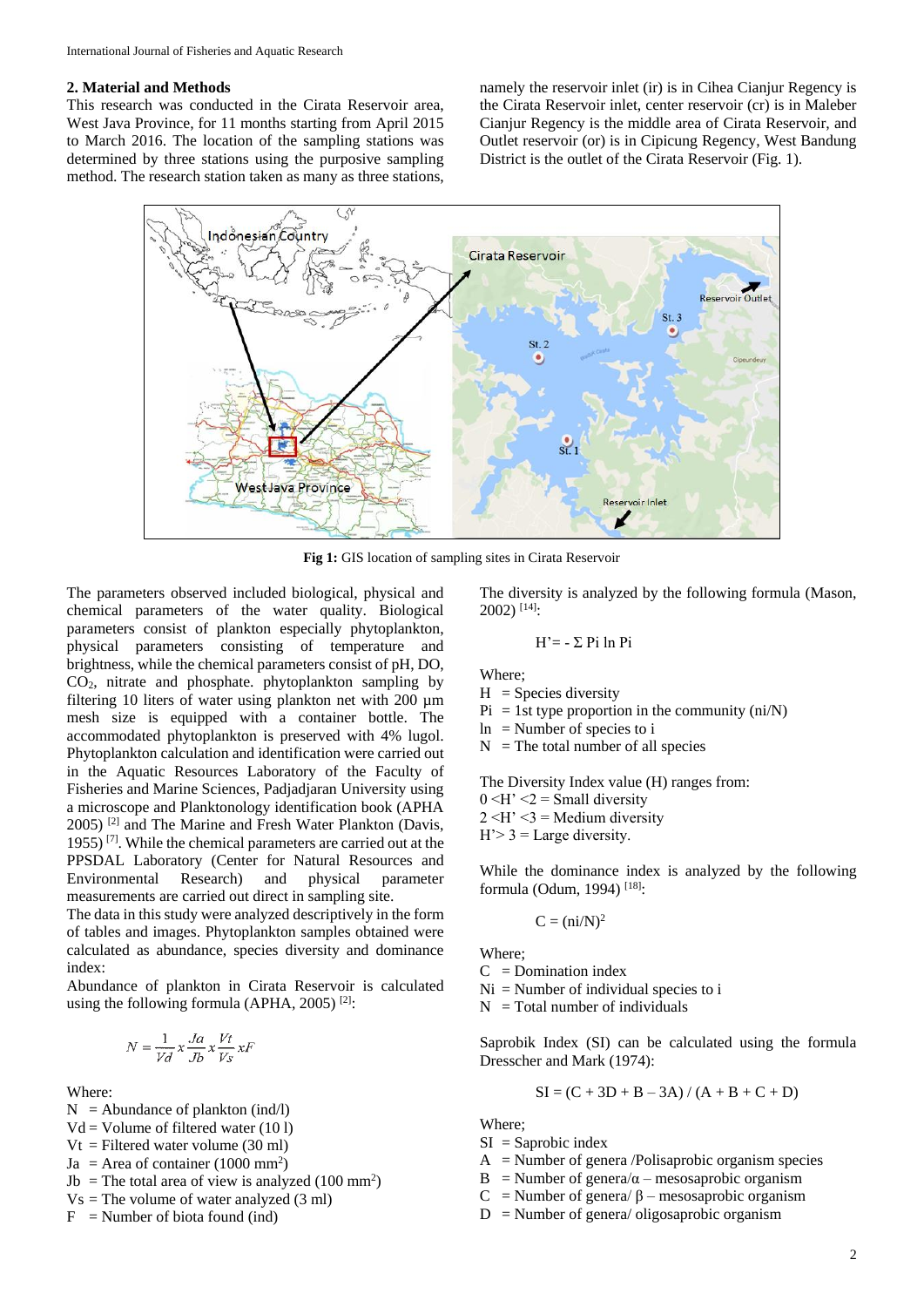Tropic Saprobic index can be calculated using the formula:

 $TSI = \{(nC + 3nD + nB - 3nA) / (nA + nB + nC + nD)\}\$  $x \{ (nA + nB + nC + nD + nE) / (nA + nB + nC + nD) \}$ 

Where;

- $N =$  The number of individual organisms in each saprobitas group
- $nA =$ The number of individual organisms in polisaprobic group
- $nB =$  The number of individual organisms in  $\alpha$  mesosaprobic group
- $nC =$  The number of individual organisms in  $\beta$  mesosaprobic group
- $nD =$  The number of individual organisms in oligosaprobic group
- $nE =$  The number of individual organisms besides A, B, C, dan D

| <b>Table 1:</b> Classification of pollution levels based on the saprobic index |  |  |
|--------------------------------------------------------------------------------|--|--|
|--------------------------------------------------------------------------------|--|--|

| <b>Pollutant load</b>                    | <b>Pollution level</b>                      | Saprobic phase                | Saprobic index                                                                                                                         |  |
|------------------------------------------|---------------------------------------------|-------------------------------|----------------------------------------------------------------------------------------------------------------------------------------|--|
| Many organic compounds                   |                                             | Polisaprobic                  | $-3$ to $-2$                                                                                                                           |  |
|                                          | Very hight                                  | Poli/ $\alpha$ – mesosaprobic | $-2$ to $-1.5$<br>$-1,5$ to $-1$<br>$-1$ to $-0.5$<br>$-0.5$ to 0<br>0 to $+0.5$<br>$+0.5$ to $+1$<br>$+1$ to $+1,5$<br>$+1,5$ to $+2$ |  |
| Organic and anorganic compounds          |                                             | $\alpha$ meso/ Polisaprobic   |                                                                                                                                        |  |
|                                          | Hight                                       | $\alpha$ mesosaprobic         |                                                                                                                                        |  |
|                                          | $\alpha$ / $\beta$ mesosaprobic<br>Moderate |                               |                                                                                                                                        |  |
|                                          |                                             | $\beta/\alpha$ mesosaprobic   | $+2$ to $+3$                                                                                                                           |  |
| A little organic and anorganic compounds | Low                                         | β mesosaprobic                |                                                                                                                                        |  |
|                                          |                                             | $\beta$ meso/oligosaprobic    |                                                                                                                                        |  |
|                                          |                                             | Oligo/ $\beta$ mesosaprobic   |                                                                                                                                        |  |
|                                          | light                                       | Oligosaprobic                 |                                                                                                                                        |  |

# **3. Result and Discussion**

# **Water Quality at Cirata Reservoir**

Based on the measured water quality parameters (Tab. 3), it can be seen from all parameters of temperature, pH, dissolved

oxygen, total phosphate, nitrate and ammonia that there is no signifikan difference. This means that the condition of the waters quality both inlet, center and outlet has a uniform distribution of water quality.

|  |  | Table 3: Average and Water Quality Range of Cirata Reservoir |  |  |  |  |
|--|--|--------------------------------------------------------------|--|--|--|--|
|--|--|--------------------------------------------------------------|--|--|--|--|

| <b>Parameter</b>        | <b>Reservoir inlet</b> | Reservoir center        | Reservoir outlet        |
|-------------------------|------------------------|-------------------------|-------------------------|
| Suhu $(^{\circ}C)$      | $29.3(25.5-31.0)$      | $30(29-31)$             | $30,6(30-31,2)$         |
| Kecerahan (cm)          | $110(80-145)$          | 119 (100-130)           | 124 (100-150)           |
| pΗ                      | $6,9(5,5-8,1)$         | $6,8(5,5-7,8)$          | $6,4(4,3-7,5)$          |
| DO(mg/l)                | $6,8(5,0-8,0)$         | $6,9(5,6-8,9)$          | $7,6(4,5-9,8)$          |
| Phosphat $(PO4) (mg/l)$ | $0.065(0.061-0.077)$   | $0,061(0,061-0,074)$    | $0,068(0,063-0,071)$    |
| Nitrat (NO3-N) $(mg/l)$ | $1,171(1,143-1,400)$   | $1,257$ $(1,247-1,286)$ | $1,229$ $(1,171-1,600)$ |
| Amoniak (mg/l)          | $0,174(0,117-1,037)$   | $0,221(0,121-0,600)$    | $0,153(0,153-0,495)$    |

A signifikan difference is only in the brightness parameter. Inlet of reservoir has the lowest brightness with a value of 80 cm and the highest brightness is found at reservoir outlet which is 120 cm. This is because Cirata Reservoir inlet, there are still many organic materials carried away from the river that have not been sedimentated, causing turbidity in high water. Unlike Cirata Reservoir outlet, this allows turbiditycausing materials to be installed in the inlet and middle of the water. So that the water that reaches the outlet reservoir is relatively clearer.

## **Abundance of phytoplankton**

Biological parameters in determining water quality begin with calculating abundance, diversity and dominance index. The results of identification of plankton in Cirata Reservoir were found in 4 classes consisting of 16 genera consisting of four classes namely Chlorophyceae (9 genera), Cyanophyceae (4 genera), Basillariophyceae ( 2 genera) and Euglenophyta (1 genus). (Tab. 1). The abundance of the highest genus in phytoplankton species at inlet, middle and outlet reservoir was found in the genus *Microsystis* with abundance of 5.758 x 103 ind/l; 3,662x103 ind/l and 4,518 x103 ind/l, followed by *Anabaena* and *Oscilatoria* (Fig. 2).

**Table 1:** Composition of phytoplankton in Cirata Reservoir (ir = inlet reservoir;  $cr = center$  reservoir;  $or = outlet$  reservoir)

| Fhylum           | Genera                         |       | ir $(Ind/l)$ cr $(Ind/l)$ or $(Ind/l)$ |       |
|------------------|--------------------------------|-------|----------------------------------------|-------|
| Chlorophyta      | Chlorococcum                   | 42    |                                        | 61    |
|                  | Cosmarium                      | 249   | 316                                    | 362   |
|                  | Gloelocystis                   | 280   | 229                                    | 280   |
|                  | Microspora                     | 163   | 133                                    | 217   |
|                  | Pediastrum                     | 156   | 171                                    | 216   |
|                  | <b>Scenedesmus</b>             | 136   | 134                                    | 198   |
|                  | Selenastrum                    |       |                                        | 43    |
|                  | Spyrogyra                      | 144   | 147                                    | 190   |
|                  | Ulathrix                       | 1009  | 1353                                   | 1342  |
| Cyanophyta       | Anabaena                       | 3174  | 2211                                   | 3091  |
|                  | Merismopedia                   | 295   | 224                                    | 242   |
|                  | Microcystis                    | 5758  | 3662                                   | 4518  |
|                  | Ocilatoria                     | 2592  | 1966                                   | 2765  |
| Chrysophyta      | Navicula                       | 49    |                                        | 37    |
|                  | Nitzschia                      | 234   | 243                                    | 302   |
| Euglenophyta     | Euglena                        | 543   | 328                                    | 128   |
|                  | Number of individual abundance | 14824 | 11117                                  | 13992 |
| Number of Genera |                                | 14    | 13                                     | 16    |

Abundance of plankton in Cirata Reservoir (Fig. 1) shows the difference in inlet, center and outlet reservoir. Based on the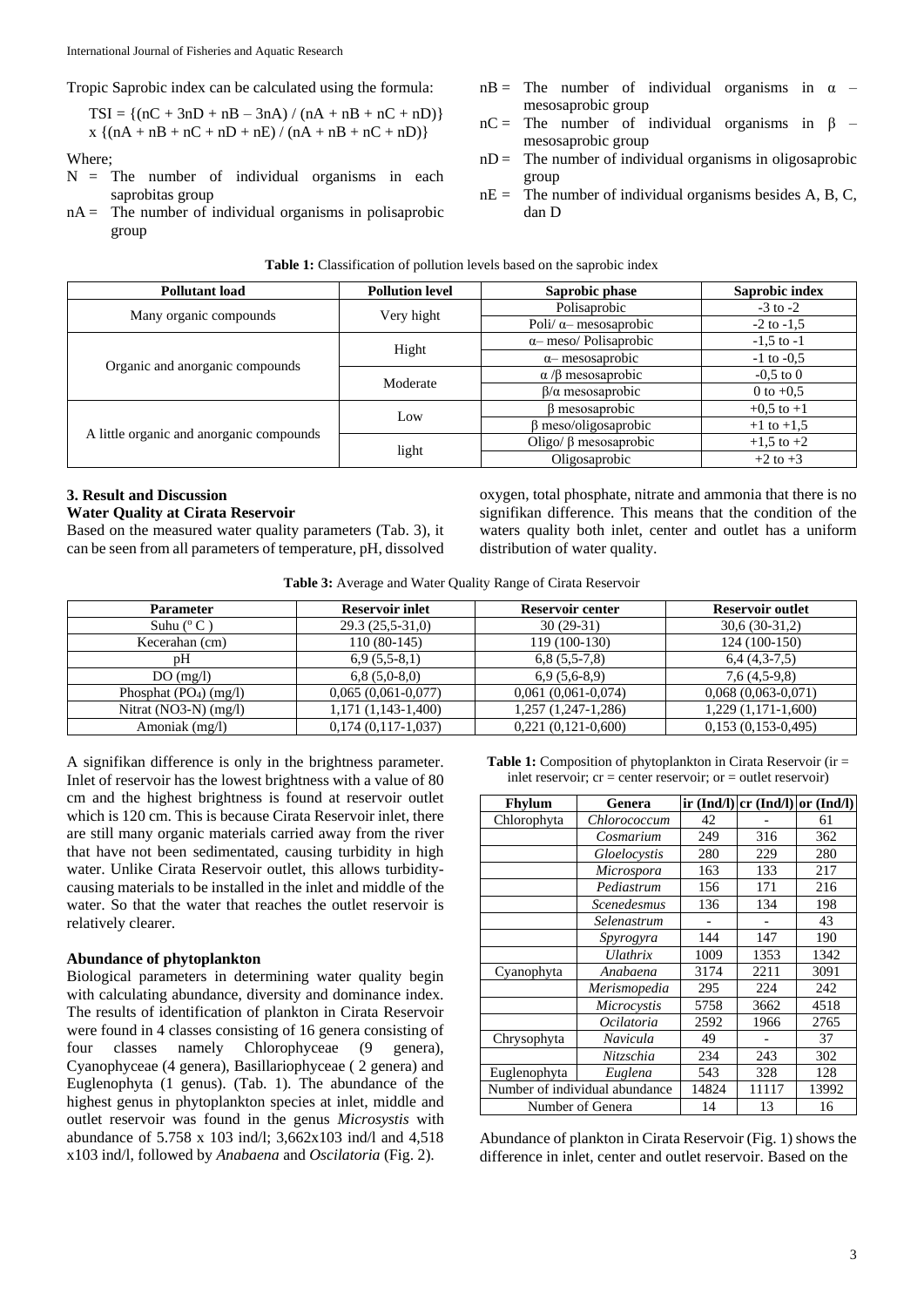calculation of plankton abundance in the Cirata Reservoir, which is the sampling site in the Cirata Reservoir inlet, shows the highest plankton abundance ranging from 13290 - 18500 ind/l, compared to other sampling site during the study. This is presumably because this sampling site is a acumulated place for nutrient inputs which is an agricultural area and housing. The outlet reservoir, which is the sampling site shows the lowest abundance during the study, ranging from 9470 - 14980 ind/l. this is possible due to the low concentration of nutrients, because nutrients have been used and sedimentated in the inlet and center of the reservoir.

Base on abundance of reservoir inlet, the fertility stasus was included in Eutrof with an average abundance of 16646 ind/l and center and outlet (abundance of averages 13384 ind/l and 11742 ind/l) fertility included in mesotrophic status. this

fertility refers to (Welch 1952; Davies 2012) [25] that plankton abundance 2000-15000 ind/l is included in the mesotropic status and abundance > 15000 ind/l, water status including eutrophy to hypertrophy.

The number of plankton taxa found during the study (Fig. 1), shows at inlet reservoir was found with the highest number of taxa ranging from 16-20 taxa. While the lowest number of taxa is found at outlet reservoir with a range of 14-18 taxa. The high nutrient at reservoir inlet and the low nutrient at reservoir outlet are the high reasons or the low number of taxa found at each sampling site. This is consistent with the statement of Rahayu *et al.* (2007)<sup>[21]</sup>, that plankton in a waters (taxa and abundance) is determined by nutrients concentrated in the waters.



**Fig 1:** Abundance and taxas of phytoplankton at Cirata Reservoir (ir = inlet reservoir; cr = center reservoir; or = outlet reservoir)

#### **Pollution status in cirata reservoir**

The range of phytoplankton diversity index in this study was used in determining the criteria for water quality in the related waters scope, which refers to Wilhm (1975; El Syeekh *et al*. 2010). Besides using the diversity index approach, in determining the quality of the waters also used an approach based on saprobic coefficients (Tab.3). The results of the same study in the Cirata reservoir by Garno  $(2005)$ <sup>[9]</sup> also found that the microsystis genus had the highest abundance. The presence of Cyanophyta species, such as Mycrosystis (Tab.1) on all sampling site, is thought to be because it is an indicator of species in medium-heavy polluted waters. Species of Mycrosystis has a wide tolerance range for organic matter pollution and can act as an indicator in conditions of moderate polluted to heavily polluted (Aprisanti *et al*., 2013) [3] .

**Table 3:** Plankton index in Cirata Reservoir

| <b>Station</b>   | н,   |      |  |
|------------------|------|------|--|
| Inlet reservoir  | ገ 41 | 0.35 |  |
| Center reservoir | ).44 | ን 40 |  |
| Outlet reservoir | ነ 46 |      |  |

**Note:** H'=Diversity index; D=Dominance index; IS= Saprobic index

The Diversity Index and dominance index in the Cirata Reservoir are shown in Table 2. The diversity index in all sampling sites ranges from 0.41 - 0.46, while the dominance index in the Cirata Reservoir ranges from 0.35 - 0.40 (Table 2). Based on the results of these studies the diversity index is included in the low category. This is in accordance with the statement of Odum (1994) <sup>[18]</sup> that plankton diversity  $0 < H < 1$ 

is included in the low category. Likewise, the dominance index shows no significant difference between sampling sites. Each dominance index sampling site is classified as low, indicating that there is no genera with higher abundance than other genera.

In addition, according to Stirn (1981) in Basmi (2000) [5] this shows that the condition of the phytoplankton community in these sampling site is in low community stability  $(H \le 1)$ . In connection with industrial and organic waste originating from households, the condition of the community in these sampling sites will experience changes depending on the size of the waste entering the waters. Referring to the Shannon-Wiever index (1963), in general the Cirata waters at the time of the study were under moderate to heavily water conditions pollution.

The saprobic coefficient approach (Tab. 3) shows the level of water pollution at the reservoir inlet  $(IS = -2.10)$  in the highly polluted category with the saprobic phase on *polisaprobic*. This phase means that there is a change in the pollution conditions of many organic elements into the inlet waters of the reservoir. While the saprobic phase changes are also shown in the middle of the reservoir and reservoir outlet in the saprobic phase in *α-meso/polisaprobic*. The sabrobic phase included in the category of degree of contamination is rather high. Basmi  $(2000)$ <sup>[5]</sup> describes ammonia (NH3) to produce the final product, nitrate (NO3). In this phase it can also cause abundant phytoplankton in certain types. Conditions such as those shown in the center and outlet of the reservoir indicate a change in contaminated conditions, while the contaminants can be in the form of organic or inorganic materials.

In generaly, the waters of the Cirata Reservoir from the